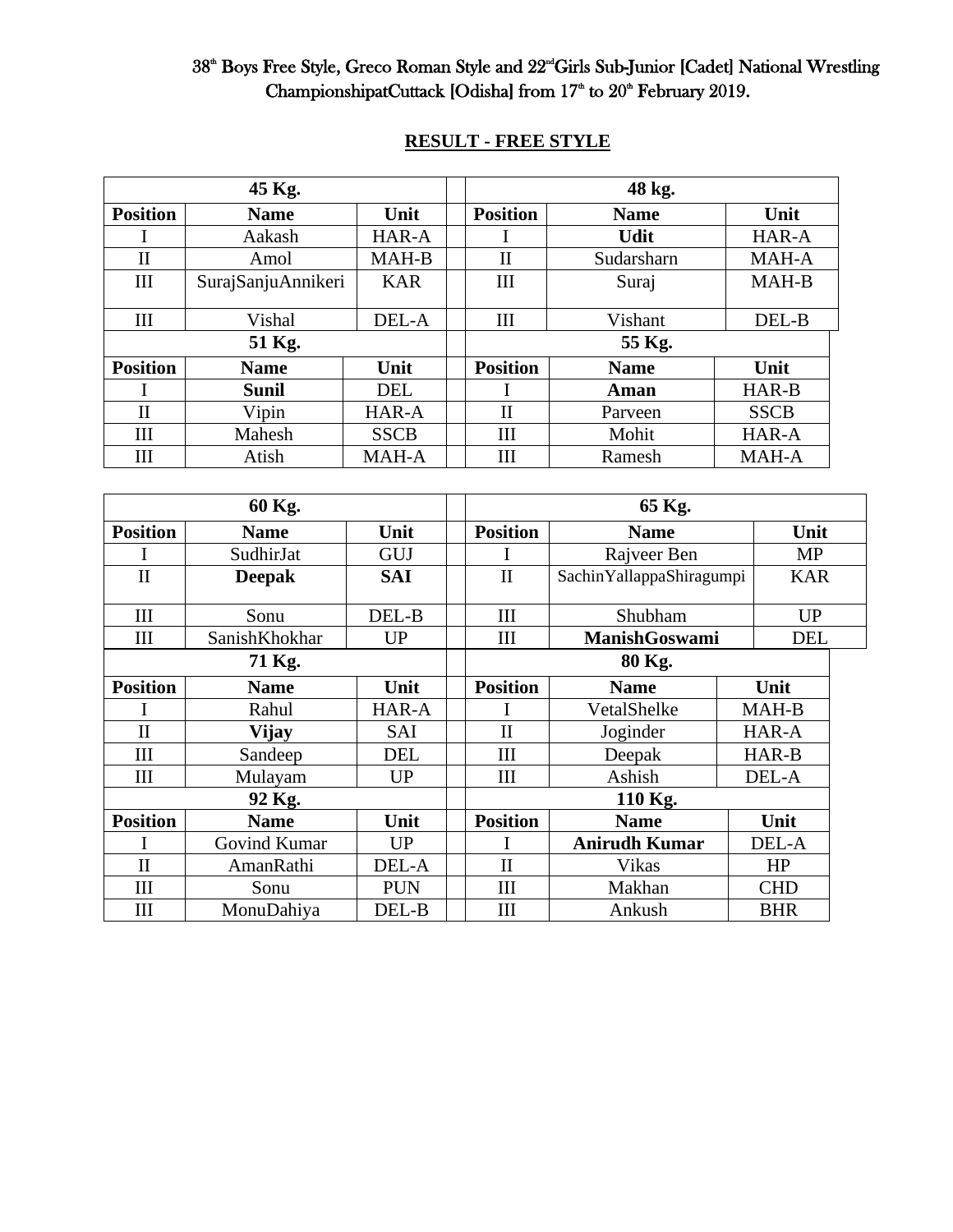## 38<sup>th</sup> Boys Free Style, Greco Roman Style and 22<sup>nd</sup>Girls Sub-Junior [Cadet] National Wrestling ChampionshipatCuttack [Odisha] from  $17<sup>th</sup>$  to  $20<sup>th</sup>$  February 2019.

| 45Kg.                            |                            |             |  |                                |         | 48 kg.               |             |             |       |  |
|----------------------------------|----------------------------|-------------|--|--------------------------------|---------|----------------------|-------------|-------------|-------|--|
| <b>Position</b>                  | <b>Name</b>                |             |  | Unit                           |         | <b>Position</b>      | <b>Name</b> |             | Unit  |  |
| I                                | KiranGohad                 |             |  | <b>SSCB-A</b>                  |         | I                    | Rupin       |             | HAR-B |  |
| $\mathbf{I}$                     | SulemanMahammedsabDevakair |             |  | <b>KAR</b>                     |         | $\mathbf{I}$         |             | Manish      | HAR-A |  |
| III                              | Ganesh                     |             |  | GUJ                            |         | III                  | Harsh       |             | DEL-B |  |
| III                              | Harish                     |             |  | DEL-A                          |         | III                  | Vaibhav     |             |       |  |
| 51 Kg.                           |                            |             |  | 55 Kg.                         |         |                      |             |             |       |  |
| <b>Position</b>                  | <b>Name</b>                | Unit        |  | <b>Position</b>                |         | <b>Name</b>          |             | Unit        |       |  |
| I                                | Arsad                      | UP-A        |  | I                              |         | PravinPandurangPatil |             | <b>SSCB</b> |       |  |
| $\mathbf H$                      | Lalit                      | SAI         |  | $\mathbf{I}$                   |         | Ravinder             | SAI         |             |       |  |
| III                              | Loyangamba                 | <b>MNP</b>  |  | III                            |         | Vishal               |             | HAR-A       |       |  |
|                                  | Singh                      |             |  |                                |         |                      |             |             |       |  |
| $\mathop{\mathrm{III}}\nolimits$ | Ravi Kumar                 | <b>HAR</b>  |  | III                            |         | Shiv Kumar           |             | DEL-A       |       |  |
|                                  | 60 Kg.                     |             |  |                                |         |                      |             |             |       |  |
| <b>Position</b>                  | <b>Name</b>                | Unit        |  | <b>Position</b><br><b>Name</b> |         | Unit                 |             |             |       |  |
| I                                | Ravi                       | HAR-A       |  | I                              |         | Anil                 |             | <b>SAI</b>  |       |  |
| $\mathbf{I}$                     | Ankit                      | HAR-B       |  | $\mathbf{I}$                   |         | Amrut                |             | <b>MAH</b>  |       |  |
| III                              | Dhareppa Arjun             | <b>KAR</b>  |  | III                            |         | Neeraj               |             | <b>DEL</b>  |       |  |
|                                  | Patil                      |             |  |                                |         |                      |             |             |       |  |
| $\mathop{\rm III}\nolimits$      | <b>Ritik</b>               | <b>SSCB</b> |  | III                            | Sandeep |                      | <b>WB</b>   |             |       |  |
|                                  | 71 Kg.                     |             |  | 80 Kg.                         |         |                      |             |             |       |  |
| <b>Position</b>                  | <b>Name</b>                | Unit        |  | <b>Position</b>                |         | <b>Name</b>          |             | Unit        |       |  |
|                                  | Sachin                     | HAR-B       |  |                                |         | Rohit                |             | HAR-B       |       |  |
| $\overline{\rm II}$              | Sachin                     | HAR-A       |  | $\mathbf{I}$                   |         | Vijender             |             | DEL-B       |       |  |
| III                              | Ravi Kumar                 | DEL-A       |  | III                            |         | Sachin Kumar         |             | UP          |       |  |
| III                              | Sahil                      | <b>PUN</b>  |  | III                            |         | Mohit                |             | DEL-A       |       |  |
| 92 Kg.                           |                            |             |  | 110 Kg.                        |         |                      |             |             |       |  |
| <b>Position</b>                  | <b>Name</b>                | Unit        |  | <b>Position</b>                |         | <b>Name</b>          |             | Unit        |       |  |
|                                  | Nitesh                     | <b>HAR</b>  |  |                                |         |                      | Pravesh     |             |       |  |
| $\mathbf{I}$                     | Sunny                      | <b>DEL</b>  |  | $\mathbf{I}$                   |         | Sanjay               |             | HAR-B       |       |  |
| III                              | Yogesh                     | <b>HAR</b>  |  | III                            |         | Narindar Cheema      |             | <b>PUB</b>  |       |  |
| III                              | Surject                    | <b>UP</b>   |  | III                            |         | Sonu                 |             | <b>CHD</b>  |       |  |

# **RESULT –GRECO ROMAN STYLE**